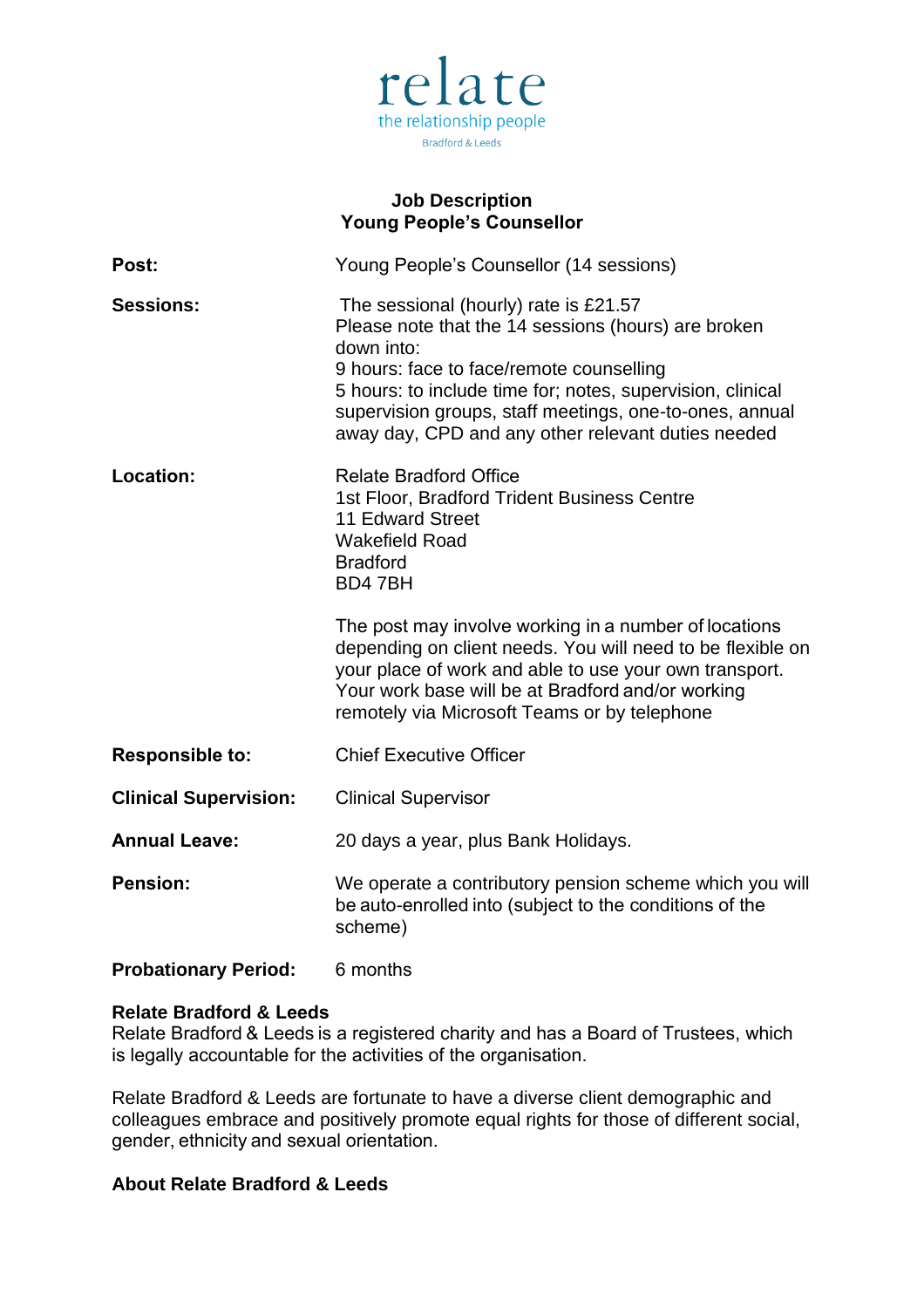

#### **Why we do what we do**

Because the relationships we have with ourselves and others matter and good relationships help us all to live more fulfilled, healthier and happier lives.

#### **What we do**

As a caring organisation, we give you the time, space and support to explore relationships and help you see how you might be able to work through and overcome relationship challenges in order to move forward positively.

- We put you at the heart of all that we do, by providing a confidential, ethical and professional counselling service of the highest quality, exploring options, individually tailored to your current situation
- We enable you to be more aware of feelings, to explore options and to improve coping skills
- We work in partnership with others

# **Our values, principles and behaviours**

- We place kindness at our core and always strive to be respectful, supportive, professional, dependable and empowering
- As a passionate, curious and creative organisation looking to the future, we endeavour to develop innovative and dynamic interventions, continually championing the importance of healthy relationships and the role they play in ensuring good mental health
- With our partner organisations, we will be helpful, responsible, collaborative and dynamic

We have an active Board, responsible for governance (steering and accounting for the organisation) whilst day to day management functions (getting things done) are organised by the Chief Executive Officer. 

# **Main Responsibilities**

The provision of a high quality and effective therapeutic counselling and emotional support services to young people.

# **Professional relationships**

Primary: Clinical Supervisor, CEO, Trainee Clinical Supervisor, Appointments Secretaries (internal) Also, other counsellors and volunteers, the Head of Service Delivery & Development and Trustees.

# **Job Purpose**

To deliver therapeutic counselling and emotional support services to young people (10 and above) on behalf of Relate Bradford & Leeds, in line with Relate's policies and practices and to ensure excellent record keeping and service quality along with the highest standards of safeguarding and welfare.

# **Responsibilities: Clinical**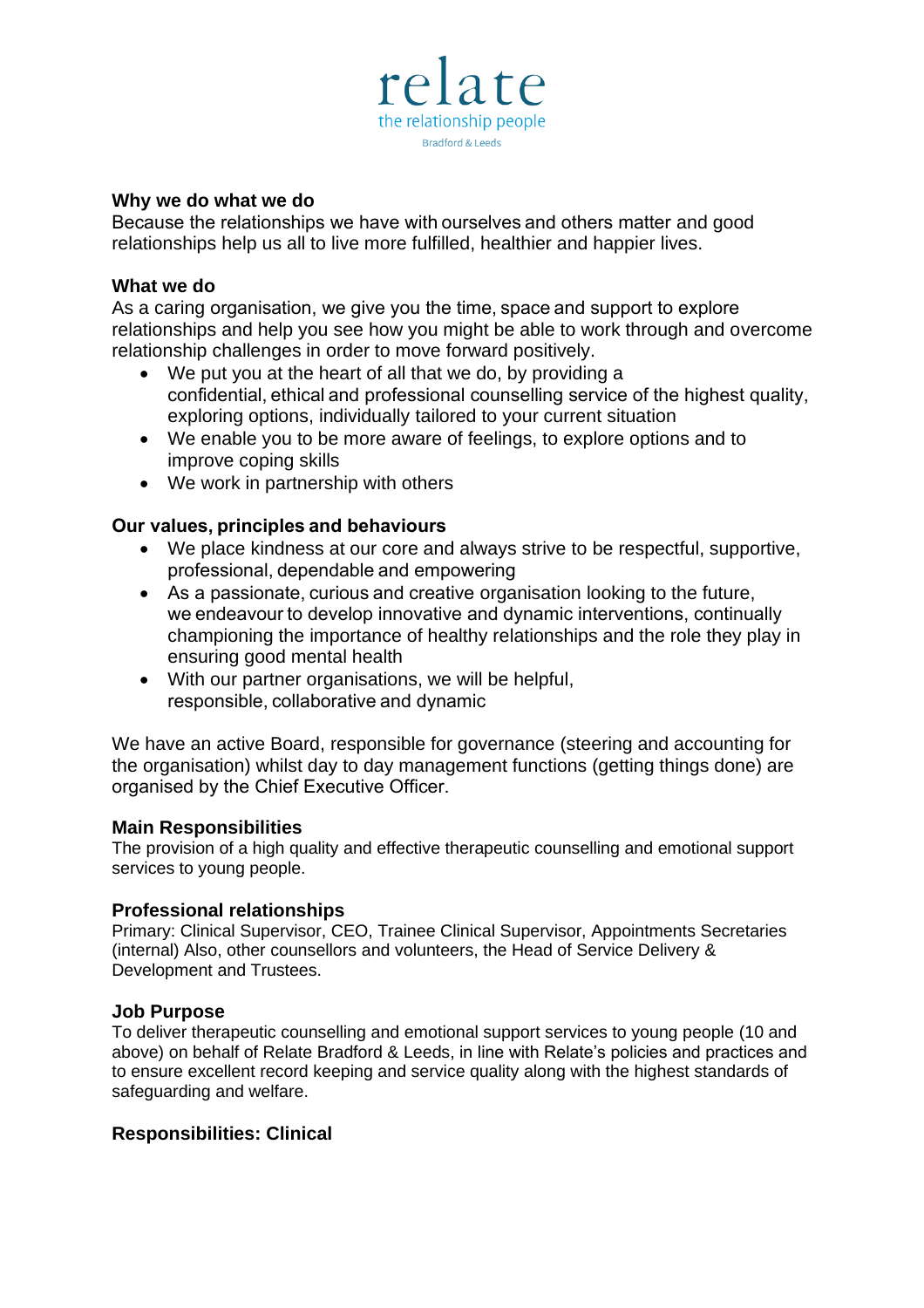

- 1. To deliver a one-to-one, therapeutic counselling and emotional support service to young people across Relate Bradford & Leeds in a variety of settings and locations as required;
- 2. To conduct initial assessments of young people who either self-refer or are referred to Relate by their parents/carers, school, GP or other agencies and commissioning bodies;
- 3. To provide ongoing counselling to clients in accordance with the centre's policies and procedures;
- 4. To employ a range of tools, techniques and media in order to connect with young people and encourage them to express and communicate their emotions;
- 5. To use reflective practice to learn from both the client's behaviour and your own behaviour, and apply reflections to improve skills and manage own emotional wellbeing.
- 6. To maintain clear and adequate client records and case notes and ensure these are kept secure and confidential in accordance with Relate policies and procedures;
- 7. To ensure safeguarding and child protection procedures are followed in line government regulations and the requirements of the centre and national Relate policies;
- 8. To ensure all working practices are compliant with Relate's policies and standards and to work within the ethical guidelines of the British Association of Counselling and Psychotherapy (BACP);
- 9. To provide supportive group work to young people in schools and other settings, if required;
- 10. To attend meetings, reviews and conferences appropriate to your work and report back appropriately.

# **Measuring outcomes**

1. Ensure thorough implementation of 'The Difference We Make' outcomes measurement tools with all clients in order to assist the therapeutic process in setting goals and to monitor clients' progress and any other outcome and monitoring tools.

# **Supervision and line management**

- 1. To attend a minimum of 1.5 hours' individual supervision each month (as agreed with the Clinical Supervisor/Trainee Clinical Supervisor);
- 2. To attend monthly Case Supervision Group meetings;
- 3. To attend monthly 1-1 meetings with the CEO.

#### **Continuing Professional Development**

- 1. The post holder must complete the required number of CPD hours annually in order to remain on the Relate Register of Practitioners and adhere to BACP ethical standards and requirements;
- 2. To undertake any mandatory CPD/training required by Relate for the proper fulfilment of the role;
- 3. The post holder is expected to take responsibility for his/her own professional development and keep up to date with latest information and good practice as it relates to the role;
- 4. To discuss and identify any specific training needs with the Supervisor and CEO.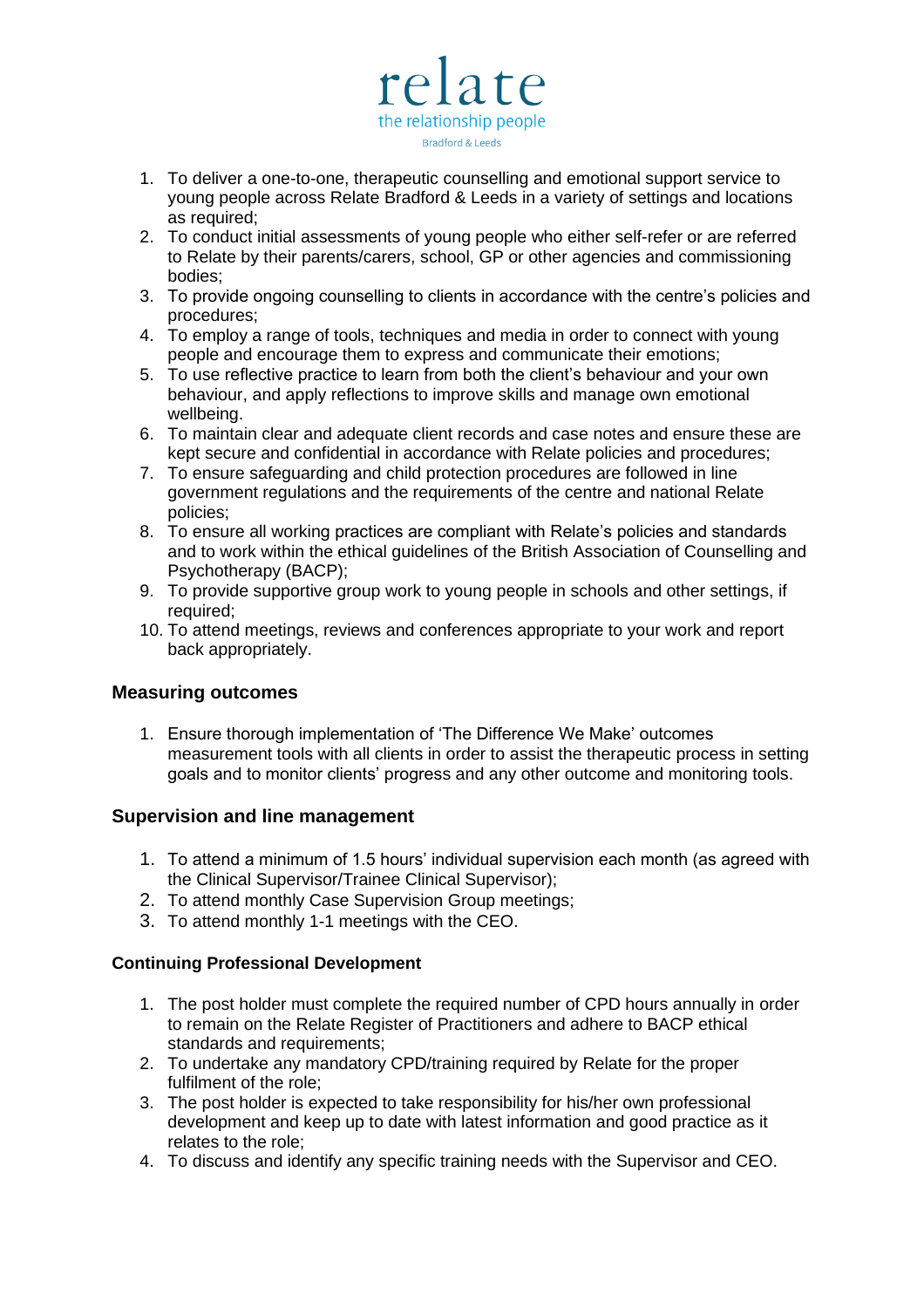

#### **Confidentiality and compliance**

- 1. To promote anti-discriminatory practices which uphold the rights of all individuals to equal access to services irrespective of race, religion, colour, nationality, ethnicity, marital status, sexual orientation or disability;
- 2. To promote equal opportunities and an open approach in all areas of work bearing in mind the need to maintain appropriate confidentiality at all times;
- 3. To ensure compliance with health and safety, child protection and data protection regulations in accordance with legislation and Relate policies and practices.

#### **Other**

- 1. Contribute to discussions about the development of services;
- 2. Ensure that all duties are carried out in a professional manner and in accordance with the guidelines and procedures of Relate Bradford & Leeds;
- 3. The job will involve working in a number of locations and will therefore involve some travelling for the proper performance of your duties and to and ensure services are made accessible to as many young people as possible across the Relate Bradford & Leeds area of operation;
- 4. The post holder may also be required to attend external events as a representative of the organisation, and to act as an ambassador of Relate Bradford & Leeds with stakeholders and other agencies;
- 5. Undertake such other duties as required by your Supervisor and/or CEO, commensurate with the post.

#### **PERSON SPECIFICATION –YOUNG PEOPLE'S COUNSELLOR**

| <b>Qualifications Skills and Experience</b>                                                                                                    | <b>Essential</b> | <b>Desirable</b> |
|------------------------------------------------------------------------------------------------------------------------------------------------|------------------|------------------|
| <b>Minimum Qualifications:</b>                                                                                                                 |                  |                  |
| Level 5 Diploma in Counselling                                                                                                                 | $\checkmark$     |                  |
| In addition:                                                                                                                                   |                  |                  |
| Post qualifying training with young people aged 10 and<br>above<br>Child Protection & Safeguarding training                                    | $\sqrt{}$        |                  |
| Knowledge:                                                                                                                                     |                  |                  |
| Understanding of, and commitment to, anti-<br>discriminatory practice<br>Understanding of a range of counselling theories and<br>methodologies | $\checkmark$     |                  |
| Experience:                                                                                                                                    |                  |                  |
| Experience of providing relationship counselling to a<br>range of clients.                                                                     |                  | $\checkmark$     |